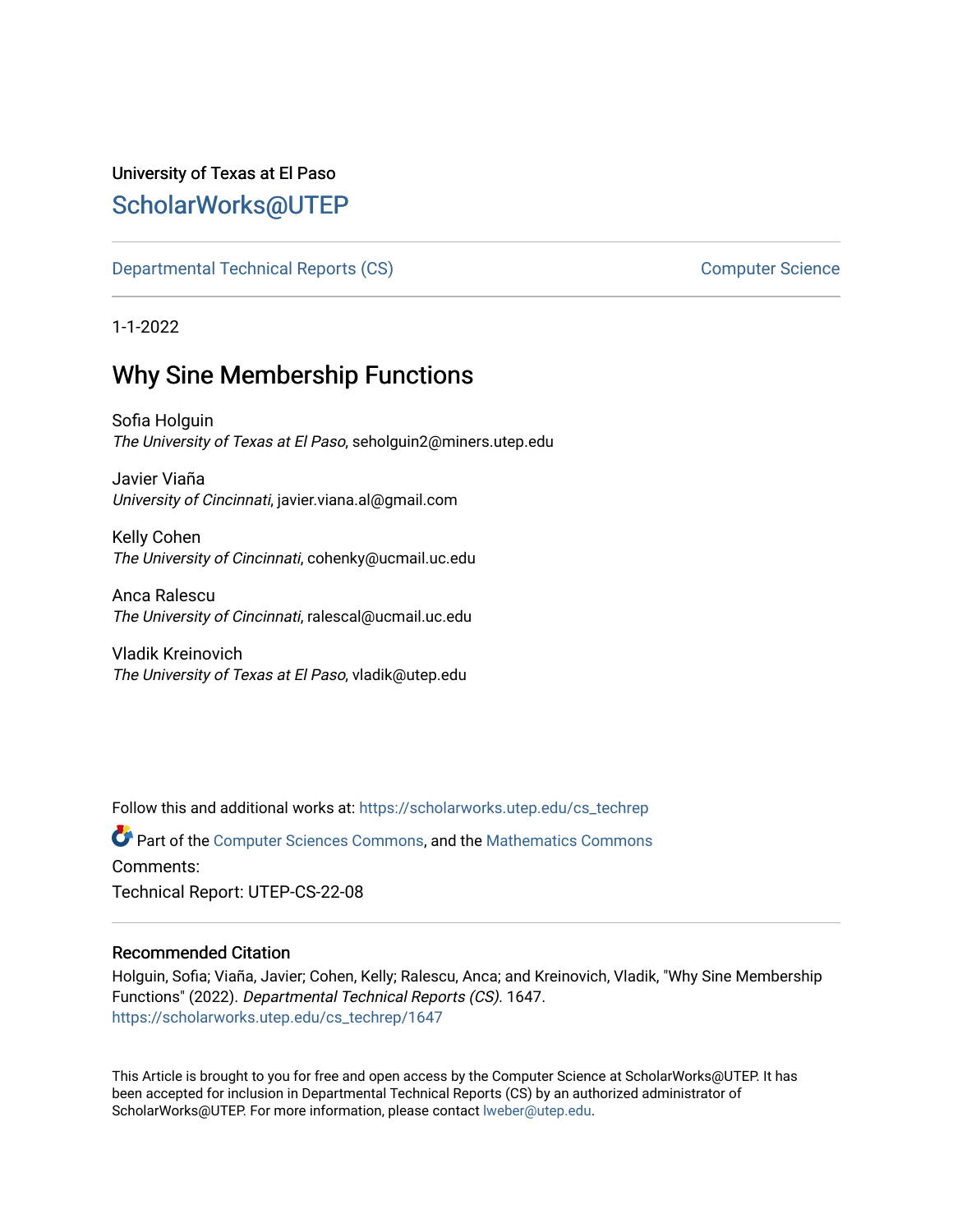Sofia Holguin, Javier Viaña, Kelly Cohen, Anca Ralescu, and Vladik Kreinovich

Abstract In applications of fuzzy techniques to several practical problems – in particular, to the problem of predicting passenger flows in the airports – the most efficient membership function is a sine function; to be precise, a portion of a sine function between the two zeros. In this paper, we provide a theoretical explanation for this empirical success.

## 1 Formulation of the Problem

As all passengers know, passenger flow at the airports fluctuate widely hour by hour and day and day. To avoid delays, it is important to predict the passenger flow as accurately as possible. Many methods have been applied to make such predictions, including machine learning; see, e.g., [3, 4, 5, 8, 12]. However, the resulting predictions are still far from perfect.

Interestingly, human professionals can often make better predictions that even the most complex models – because they use their experience and their knowledge. It is therefore desirable to incorporate this knowledge into the predictions systems.

Javier Viaña and Kelly Cohen Department of Aerospace Engineering & Engineering Mechanics College of Engineering & Applied Science University of Cincinnati, Cincinnati, OH 45219, USA, e-mail: javier.viana.ai@gmail.com, cohenky@ucmail.uc.edu

Anca Ralescu

Department of Computer Science, College of Engineering & Applied Science University of Cincinnati, Cincinnati, OH 45219, USA e-mail: ralescal@ucmail.uc.edu

Sofia Holguin and Vladik Kreinovich

Department of Computer Science, University of Texas at El Paso 500 W. University, El Paso, TX 79968, USA e-mail: seholguin2@miners.utep.edu, vladik@utep.edu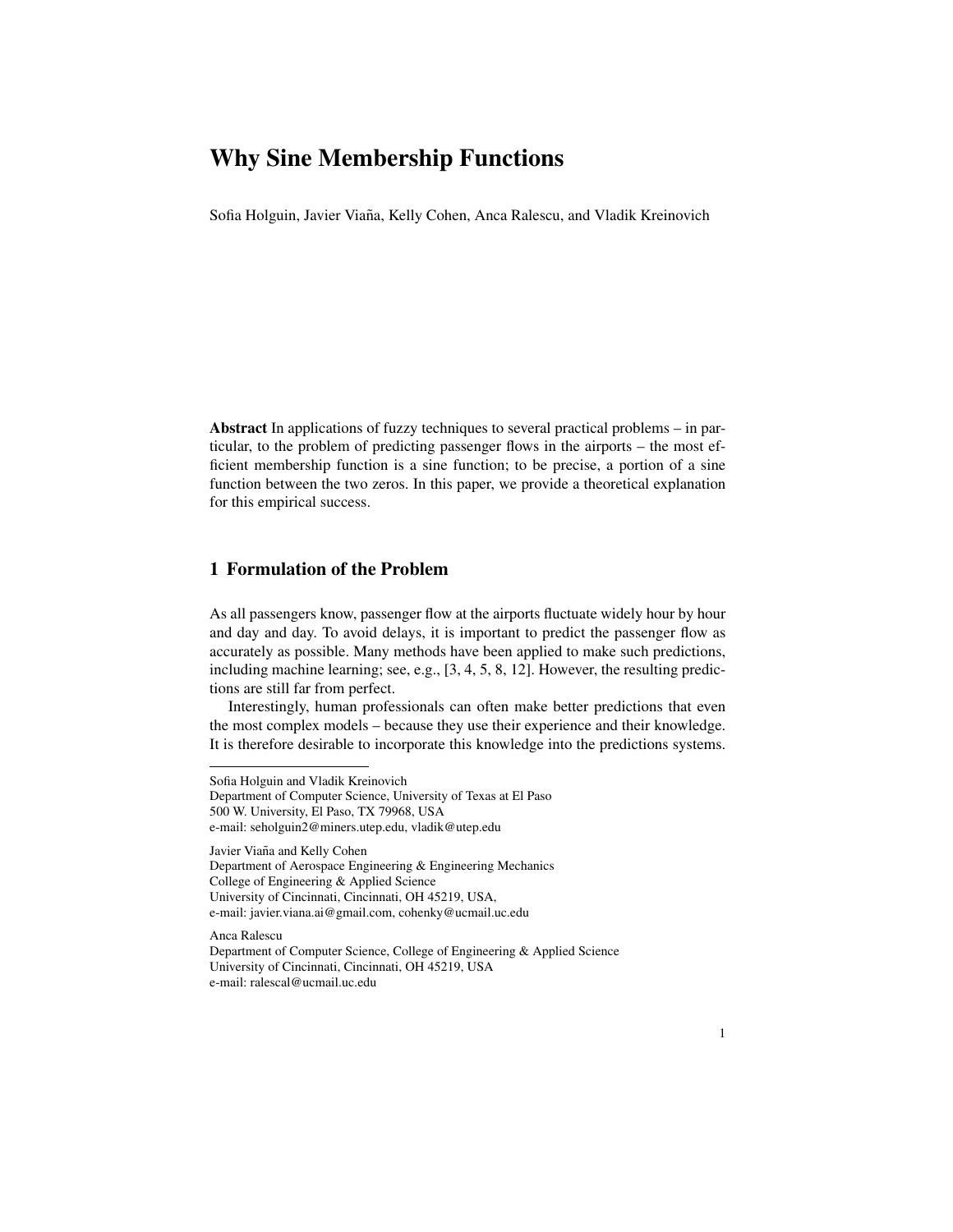This human expertise is usually formulated in terms of imprecise ("fuzzy") words from natural language such as "high flow", "most probably", etc. To capture such knowledge, it is reasonable to use special techniques developed by Lotfi Zadeh to use such knowledge – techniques of fuzzy logic (see, e.g.,  $[1, 2, 6, 9, 10, 13]$ ). In this technique, for each imprecise statement like "the flow is high", and for each specific value x of the corresponding quantity (e.g., of the passenger flow), we ask the expert to indicate, on a scale from 0 to 1, the degree to which this statement is satisfied for this particular value *x*.

In the ideal case, we elicit, from the expert, the degree  $\mu(x)$  corresponding to each possible value *x*. The resulting function is known as the *membership function*. Of course, for each quantity, there are many possible values – thousands, millions, sometimes, infinitely many. We cannot ask thousands of questions to the experts. So, a reasonable idea is to select a few-parametric family of functions, as a few questions, and then find the values of the corresponding parameters that best fit the answers.

In  $[11]$ , one of the authors  $JV$  tried different families of membership functions to see which one would lead to a better prediction of the passenger flow. It turns out that the best results were obtained when he used the sine membership function (first introduced in [7]), i.e., the function of the form

$$
\mu(x) = \sin(b \cdot (x + \varphi))
$$
 when  $-\frac{\pi}{2} \le b \cdot (x + \varphi) \le \frac{\pi}{2}$  and  $\mu(x) = 0$  otherwise.

A natural question is: how can we explain this empirical fact?

In this paper, we provide a possible explanation for this result.

#### 2 Our Explanation

What we want from a membership function. Usually, for each imprecise property *P* like "medium size", if the value *x* of the corresponding quantity is too small, this quantity is clearly not medium size. Similarly, if the value of the quantity is too large, this quantity is also clearly not medium size. Thus, for such properties, the set of values  $x$  for which this property is to some extent satisfied  $-$  i.e., for which the corresponding degree is positive  $\mu(x) > 0$  – is bounded both from below and from above. In other words, there exists an interval  $[x, \overline{x}]$  such that for all the values *x* outside this interval, we have  $\mu(x) = 0$ .

Also, for most imprecise properties, if two values  $x_1$  and  $x_2$  are close, then the degrees  $\mu(x_1)$  and  $\mu(x_2)$  to which the given property is satisfied for these two values should also be close. For example, if someone with height 180 cm is tall, then someone whose height is close to 180 cm should be considered – to a large extent – tall. In other words, when the different  $\Delta x = x_2 - x_1$  is small, the difference  $\mu(x + \Delta x) - \mu(x)$  between the values of the membership function for close values *x* and  $x + \Delta x$  of the corresponding quantity should also be small – and the order of  $\Delta x$ . A natural precise formulation of this property is that the function  $\mu(x)$  should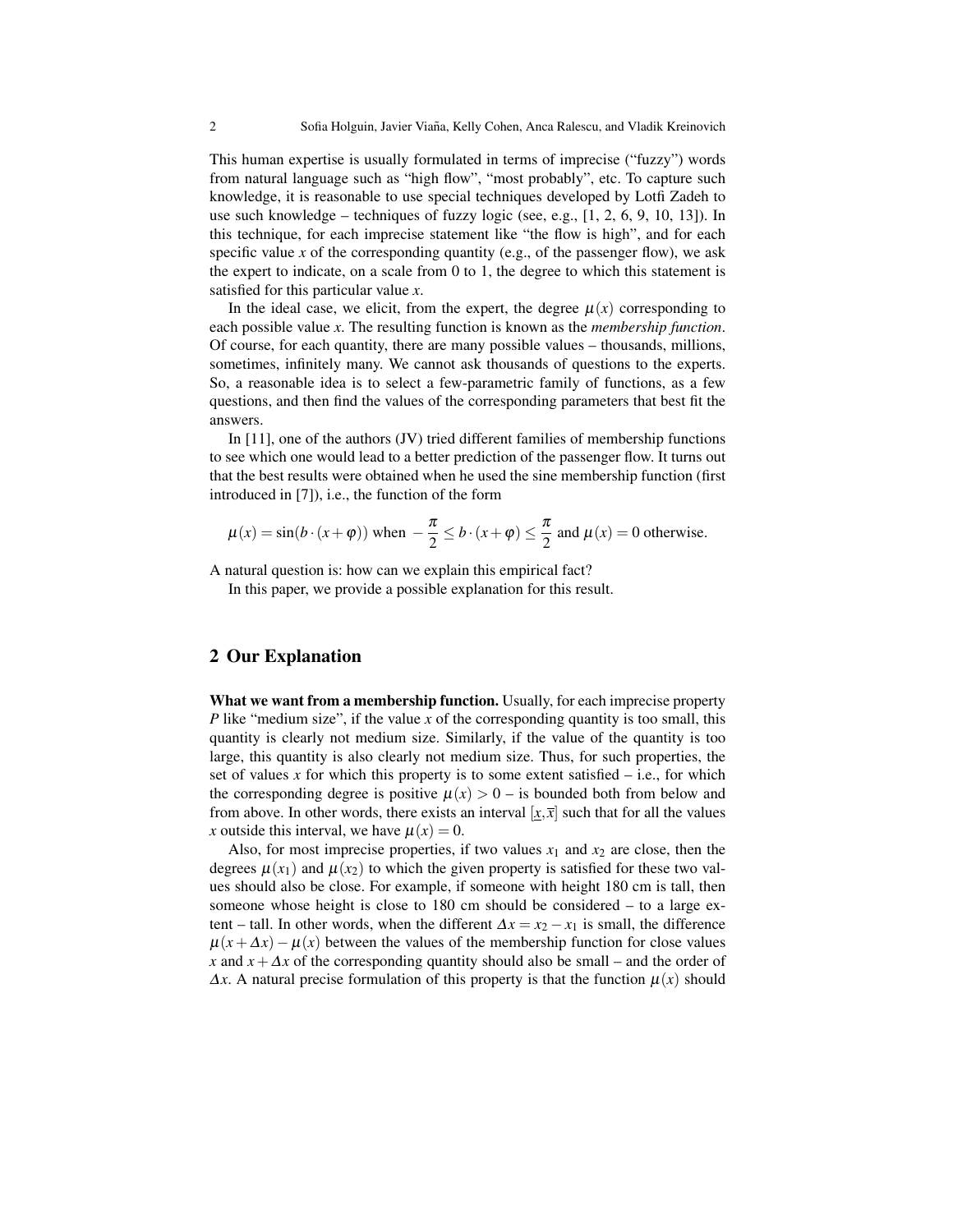be differentiable within the interval  $(x,\bar{x})$ : indeed, for differentiable functions, for small  $\Delta x$ , we have  $\mu(x + \Delta x) - \mu(x) \approx \mu'(x) \cdot \Delta x$ , where, as usual,  $\mu'(x)$  denotes the derivative.

Differentiable functions are continuous, so at the endpoints  $\underline{x}$  and  $\overline{x}$ , we must have  $\mu(x) = \mu(\bar{x}) = 0.$ 

How to describe a class of membership functions. It is well known that to describe general vectors *v* in an *n*-dimensional vector space (also known as linear space), we can select a *basis* – i.e., *n* linearly independent vectors  $e_1, \ldots, x_n$  – and use the fact that every vector in this space can be represented as a linear combination of these vectors:  $v = c_1 \cdot e_1 + \ldots + c_n \cdot e_n$ . Functions also form a linear space: we can define their sum as the function  $f(x) + g(x)$  and the product of a function  $f(x)$  and a number *c* as  $c \cdot f(x)$ ; the only difference is that the resulting space is infinite-dimensional. Thus, to represent a general function, we can select a basis  $e_1(x),...,e_n(x),...$  in the space of functions, and represent every function as a linear combination of the basis functions:

$$
f(x) = c_1 \cdot e_1(x) + \ldots + c_n \cdot e_n(x) + \ldots
$$

For example, we can take  $e_1(x) = 1$ ,  $e_2(x) = x$ , ...,  $e_n(x) = x^{n-1}$ ; this will correspond to Taylor series. Alternatively, we can take, as basis functions, sines and cosines – this corresponds to Fourier transform, etc.

Since we are interested in differentiable functions, it makes sense to select differentiable functions  $e_i(x)$ .

To describe a general function, we need to select the values of infinitely many parameters  $c_1, c_2, \ldots$  Of course, in a computer, at any given moment of time, we can only store finitely many values. So, to represent a function in a computer, we can only use finitely many parameters. In this case, approximating functions take the form  $c_1 \cdot e_1(x) + \ldots + c_n \cdot e_n(x)$ . In other words, we consider the following set of approximating functions – the set

$$
\{c_1 \cdot e_1(x) + \ldots + c_n \cdot e_n(x)\}\tag{1}
$$

of all the functions of this type, where the functions  $e_i(x)$  are fixed, and the coefficients  $c_1, \ldots, c_n$  can take any real values.

Shift-invariance. For many quantities like temperature or time, there is no fixed starting point. If we select a different starting point – e.g., for time – which is *a* moments earlier, then all numerical values x will be replaced by new values  $x + a$ . In mathematics, this transition  $x \mapsto x + a$  is called a *shift*. After this shift, the original basis functions  $e_i(x)$  will take the form  $e_i(x+a)$ .

It is reasonable to require that the approximating family not change if we perform this shift, i.e., that the original set of approximating functions and the set of approximating functions corresponding to the shifted basis should be the same:

$$
\{c_1 \cdot e_1(x) + \ldots + c_n \cdot e_n(x)\} = \{c_1 \cdot e_1(x+a) + \ldots + c_n \cdot e_n(x+a)\}.
$$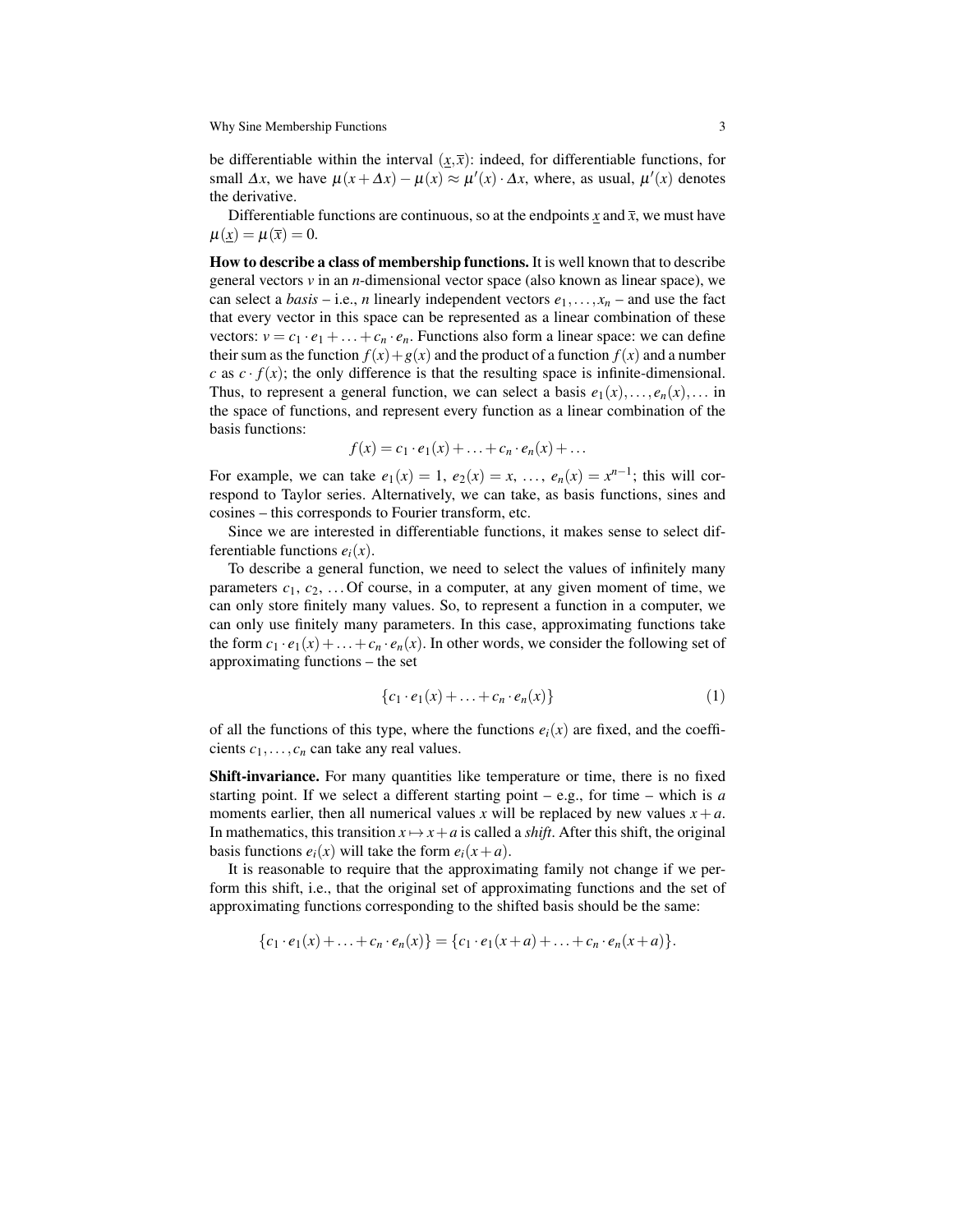Families that satisfy this property  $-$  i.e., that do no change ( $=$  are invariant) under shift are known as *shift-invariant.*

Let us consider the simplest possible family. The larger the number of parameters *n*, the more complex (and thus, time-consuming) data processing. So, to simplify and speed up computations, it is reasonable to select a representation with the smallest possible number of parameters, i.e., with the smallest possible value *n*.

So, we arrive at the following problem: find the smallest possible value *n* and differentiable functions  $e_1(x),...,e_n(x)$  for which the set of linear combinations is shift-invariant and for which this set includes a non-zero function  $f(x)$  for which  $f(x) = f(\bar{x}) = 0.$ 

When is a family shift-invariant. Scale invariance of the family (1) means that if we take any function  $f(x)$  from this family, then, for every *a*, the shifted function  $f(x+a)$  should also belong to this family. In particular, since all the functions  $e_1(x)$ ,  $\ldots$ ,  $e_n(x)$  belong to the family (1), the shifted functions  $e_i(x+a)$  should also belong to this family. This means that for every *i* and for every *a*, there exist coefficients  $c_{ij}(a)$  depending on *i* and *a* for which

$$
e_i(x+a) = c_{i1}(a) \cdot e_1(x) + \ldots + c_{in}(a) \cdot e_n(x). \tag{2}
$$

We know that the functions  $e_i(x)$  are differentiable. Let us show that the functions  $c_{ij}(a)$  are differentiable too. Indeed, if we select any *n* different values  $x_1, \ldots, x_n$ , then to find *n* unknown values  $c_{ij}(a)$ , we get a system of *n* linear equations:

$$
e_i(x_1 + a) = c_{i1}(a) \cdot e_1(x_1) + \ldots + c_{in}(a) \cdot e_n(x_1);
$$
  
...  

$$
e_i(x_n + a) = c_{i1}(a) \cdot e_1(x_1) + \ldots + c_{in}(a) \cdot e_n(x_n).
$$

It is known, from linear algebra, that the solution  $c_{ij}(a)$  to this system is a linear combination of the left-hand sides – namely, the product of the inverse matrix to the matrix  $||e_i(x_i)||$  and the vector of the left-hand sides. Since the functions  $e_i(x_i + a)$ are differentiable, their linear combinations  $c_{ij}(a)$  are also differentiable.

Since all the functions  $e_i(x)$  and  $c_{ij}(a)$  are differentiable, we can differentiate both sides of the equality (1) with respect to *a*, then we get the following:

$$
e'_{i}(x+a) = c'_{i1}(a) \cdot e_1(x) + \ldots + c'_{in}(a) \cdot e_n(x).
$$

In particular, for  $a = 0$ , we get:

$$
e'_{i}(x) = C_{i1} \cdot e_1(x) + \ldots + C_{in} \cdot e_n(x), \qquad (3)
$$

where we denoted  $C_{ij} \stackrel{\text{def}}{=} c'_{ij}(0)$ .

Equations (3) for  $i = 1, \ldots, n$  form a system of linear differential equations with constant coefficients. It is known that a general solution to this system of equations is a linear combination of the terms  $x^k \cdot \exp(\lambda \cdot x)$ , where  $\lambda$  is an eigenvalue of the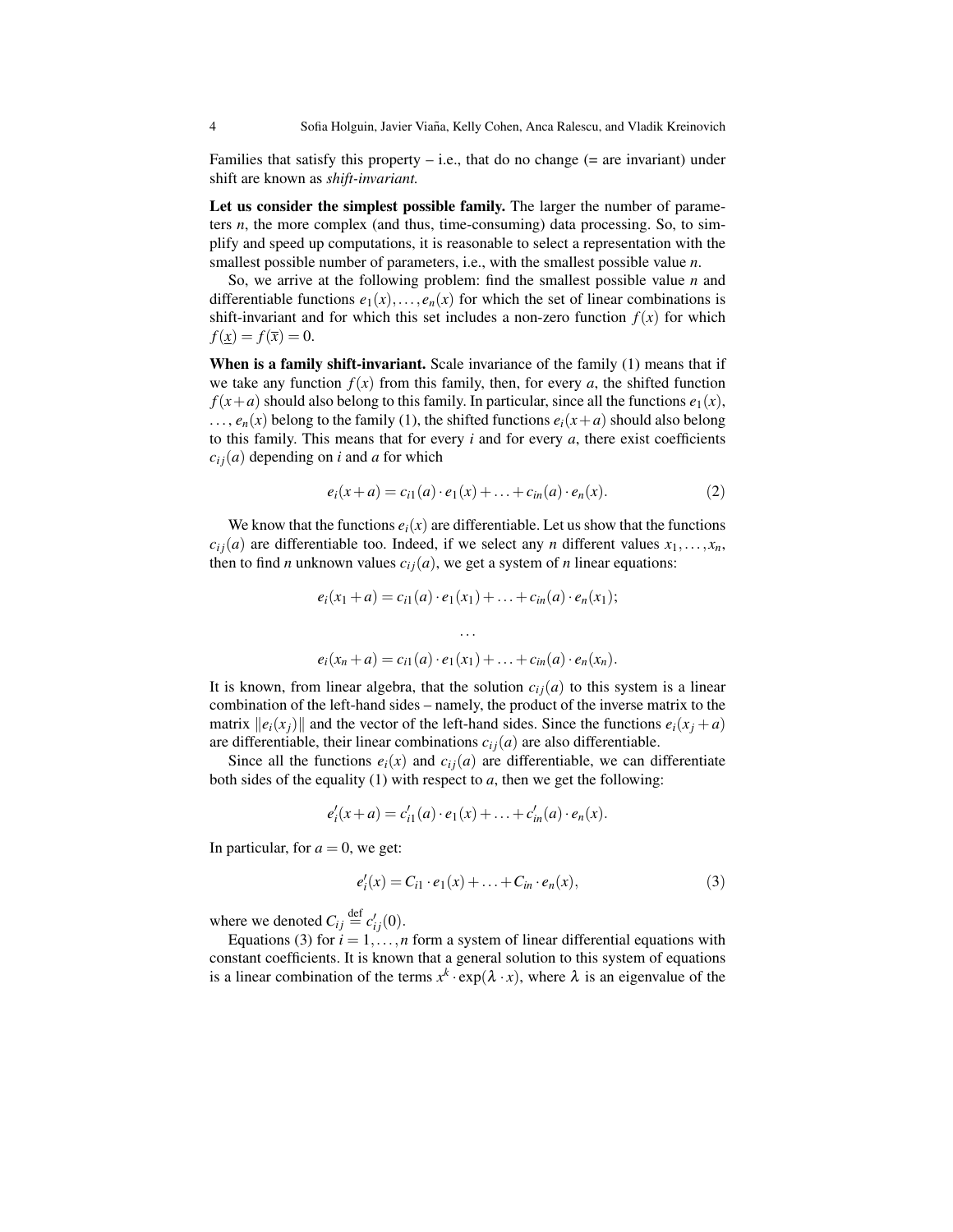matrix ∥*Ci j*∥ (which is, in general, a complex number), and the integer *k* is smaller than the multiplicity of this eigenvalue. Thus, each function  $e_i(x)$  is equal to such a linear combination – and hence, all the functions from the family  $(1)$ , which are themselves linear combinations of the functions  $e_i(x)$ , also have this form.

What is the smallest possible shift-invariant family. In general, the smallest possible family corresponds to  $n = 1$ . In this case, according to the above description, all the functions from the family (1) has the form  $C \cdot \exp(\lambda \cdot x)$ . However, we want the desired function to be equal to 0 when  $x = x$  and when  $x = \overline{x}$ , and the function  $C \cdot \exp(\lambda \cdot x)$  is not equal to 0 anywhere – unless, of course,  $C = 0$ , but in this case, the function is just everywhere equal to 0.

So, we cannot have  $n = 1$ . Let us therefore consider the next simplest case  $n = 2$ . In this case, we can have:

- either one eigenvalue  $\lambda$  in which case it must be a real number,
- or two different eigenvalues  $\lambda_1 \neq \lambda_2$  in which case they can be either real or complex-valued.

In the first case, we conclude that a general function from the family (1) has the form  $C_1 \cdot \exp(\lambda \cdot x) + C_2 \cdot x \cdot \exp(\lambda \cdot x)$ , i.e., the form

$$
(C_1 + C_2 \cdot x) \cdot \exp(\lambda \cdot x).
$$

In this case, this function is equal to 0 if  $C_1 + C_2 \cdot x = 0$ , i.e., only at one point  $x = -C_1/C_2$ , while we want the desired membership function to be equal to 0 at two different points *x* and  $\bar{x}$ . Thus, this case is not possible.

Let us now consider the case when we have two different real eigenvalues  $\lambda_1$  and  $\lambda_2$ . In this case, a general function from the family (1) has the form

$$
f(x) = C_1 \cdot \exp(\lambda_1 \cdot x) + C_2 \cdot \exp(\lambda_2 \cdot x).
$$

For this function, the equation  $f(x) = 0$  takes the form

$$
C_1 \cdot \exp(\lambda_1 \cdot x) + C_2 \cdot \exp(\lambda_2 \cdot x) = 0.
$$

If we move the first term in the left to the right-hand side and divide both sides by  $C_2 \cdot \exp(\lambda_1 \cdot x)$ , we get

$$
\exp((\lambda_2-\lambda_1)\cdot x)=-C_1/C_2.
$$

By taking logarithm of both sides and dividing the resulting equality by  $\lambda_2 - \lambda_1$ , we get

$$
x=\frac{\ln(-C_1/C_2)}{\lambda_1-\lambda_1}.
$$

Thus, the function  $f(x)$  is equal to 0 only at one point, while we are looking for a function that is equal to 0 at two different points.

So, for  $n = 2$ , the only remaining case is when both eigenvalues  $\lambda_1$  and  $\lambda_2$  are complex numbers, with non-zero imaginary parts. It is known that if  $\lambda = a + b \cdot i$ ,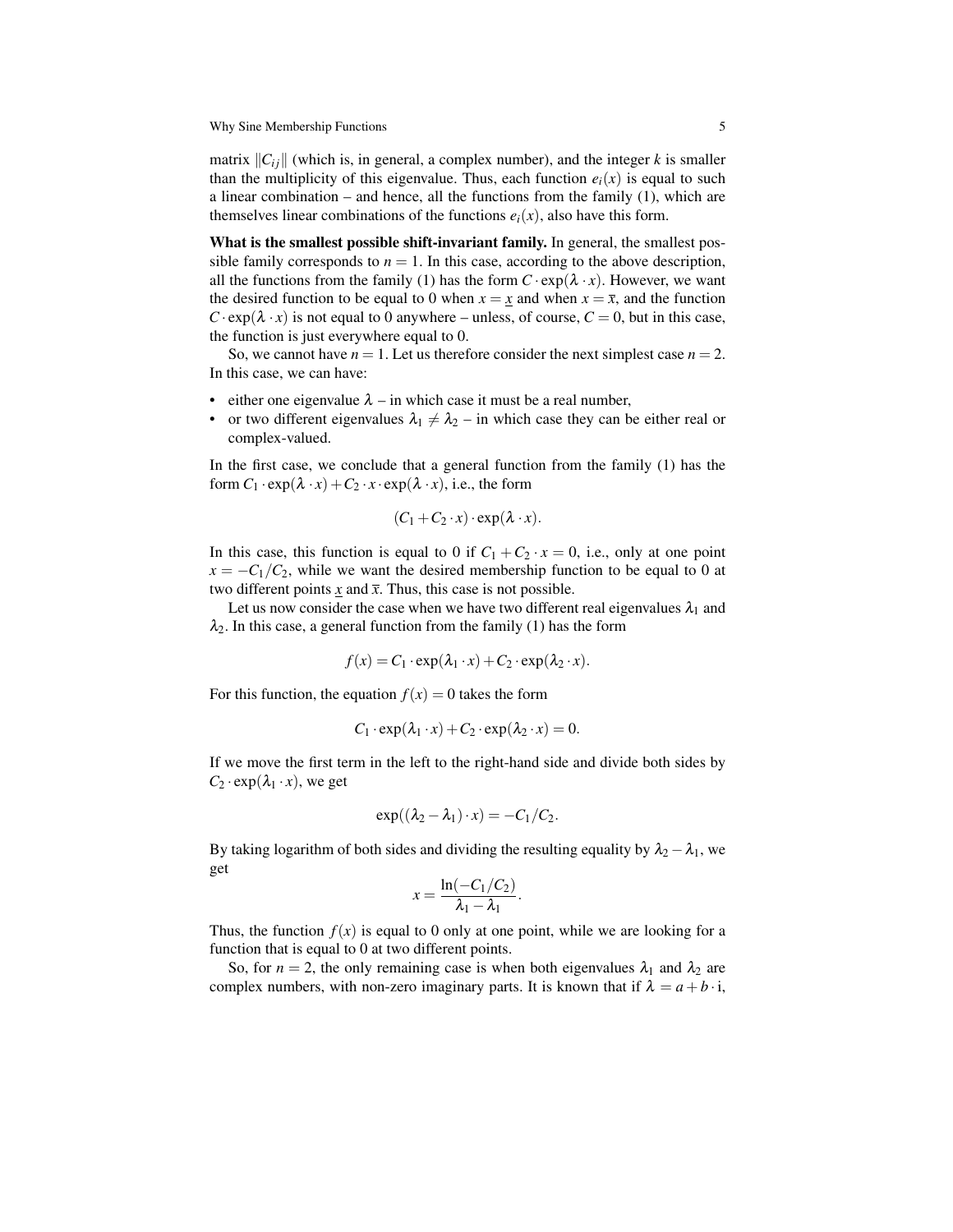where  $i \stackrel{\text{def}}{=} \sqrt{-1}$ , is an eigenvalue of a real-valued matrix, then its complex conjugate  $\lambda^* \stackrel{\text{def}}{=} a - b \cdot i$  is also an eigenvalue of this matrix. Thus, in this case, the two eigenvalues are complex conjugates to each other, i.e.,  $\lambda_1 = a + b \cdot i$  and  $\lambda_2 = a - b \cdot i$ for some real numbers *a* and *b*. In this case, the general form of a function from the family (1) has the form

$$
C_1 \cdot \exp((a+b\cdot i)\cdot x) + C_2 \cdot \exp((a-b\cdot i)]\cdot x). \tag{4}
$$

In general,

$$
\exp((a+b\cdot i)\cdot x) = \exp(a\cdot x)\cdot \exp(b\cdot i\cdot x).
$$

Since  $exp(i \cdot z) = cos(z) + i \cdot sin(z)$ , we get

$$
f(x) = \exp(a \cdot x) \cdot (A \cdot \cos(b \cdot x) + B \cdot \sin(b \cdot x)),
$$

where  $A \stackrel{\text{def}}{=} C_1 + C_2$  and  $B \stackrel{\text{def}}{=} C_1 - C_2$ . The trigonometric part can be equivalently described as  $C \cdot \sin(b \cdot (x + \varphi))$  for some value  $\varphi$ , where  $C \stackrel{\text{def}}{=} \sqrt{A^2 + B^2}$ .

Conclusion. So, we conclude all the functions from the corresponding family including the desired membership function – have the form

$$
f(x) = C \cdot \exp(a \cdot x) \cdot \sin(b \cdot (x + \varphi)).
$$
 (5)

For  $a = 0$ , we get exactly the desired form of the membership function – indeed, in this case, the fact that the maximum value of the membership function should be equal to 1 implies that  $C = 1$ .

In the general case, when the value *a* may be different from 0, we get a more general expression – which may be useful in some applications.

#### Acknowledgments

This work was supported by:

- Fellowship for Postgraduate Studies in North America from "La Caixa" Banking Foundation, ID 100010434, grant LCF/BQ/AA19/11720045,
- Ohio State Excellence Scholarship & Recognition Grant, sponsored by the Hispanic Chamber of Commerce, Cincinnati, Ohio, USA,
- the Airport Cooperative Research Program Graduate Research Award, sponsored by the Federal Aviation Administration, administered by the Transportation Research Board and The National Academy of Sciences, and managed by the Virginia Space Grant Consortium.
- the National Science Foundation grants 1623190 (A Model of Change for Preparing a New Generation for Professional Practice in Computer Science), and HRD-1834620 and HRD-2034030 (CAHSI Includes),
- the AT&T Fellowship in Information Technology,